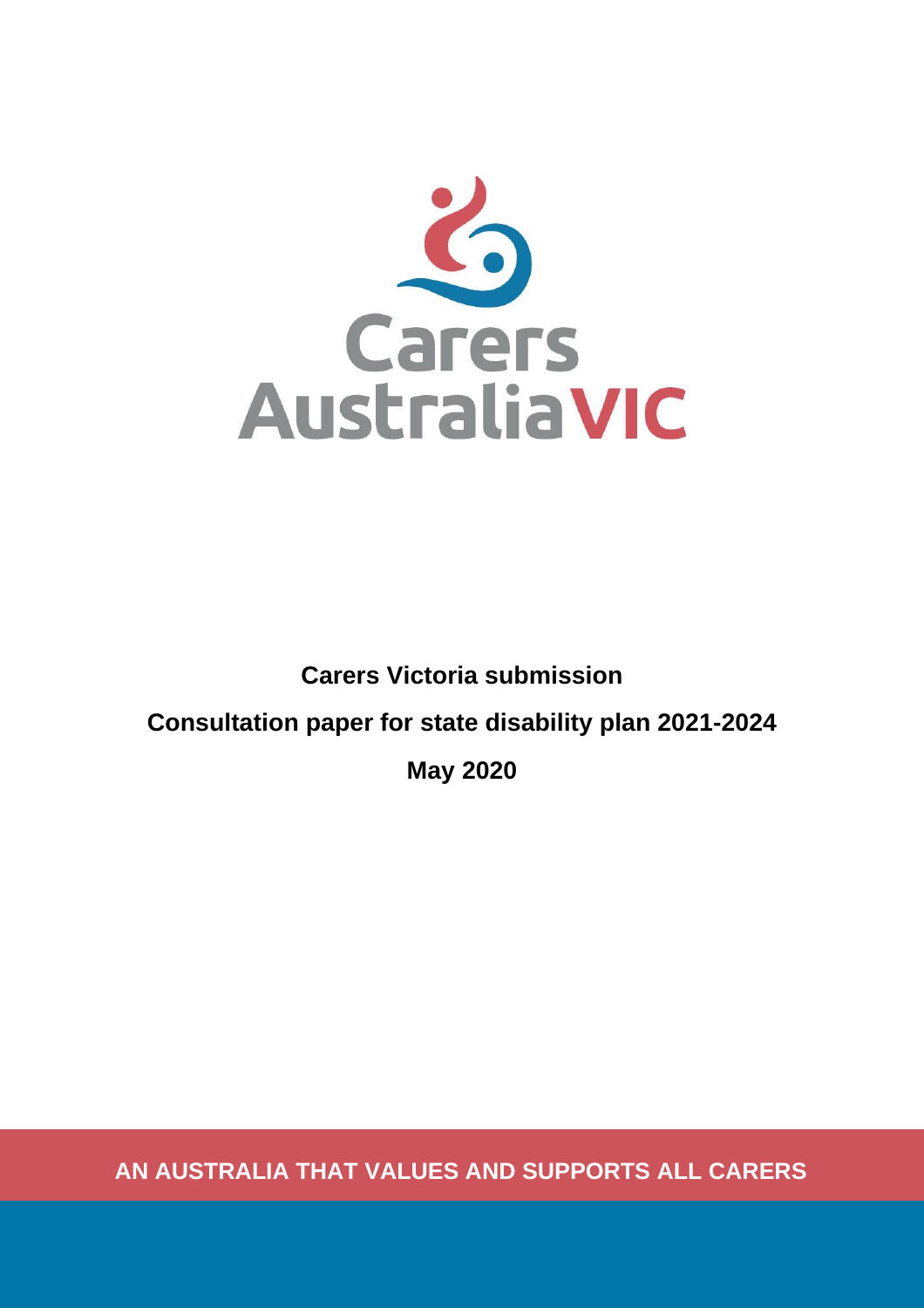## <span id="page-1-0"></span>**ABOUT CARERS VICTORIA**

Carers Victoria is the state-wide peak organisation representing people who provide care. We represent more than 736,600 family carers across Victoria – people caring for someone with a disability, mental illness, chronic health issue or an age-related condition.

People receiving care could be a parent, child, partner, grandparent, other relative or friend. Carers Victoria is a member of the National Network of Carers Associations, and the Victorian Carer Services Network. Carers Victoria is a non-profit association which relies on public and private sector support to fulfil its mission with and on behalf of carers.

Carers Victoria is a membership-based organisation. Our members are primarily family carers, who play an important role in informing our work, contributing to advocacy and strategic aims, and distributing information more widely to other carers.

This response was prepared by Carers Victoria's Policy and Research Team and is informed by insights gained through the delivery of carer supports and services. Carers Victoria frequently receives feedback from individuals, carer support groups, staff, network partners and committees. The case studies and quotes used throughout use pseudonyms to ensure carers' confidentiality.

© Carers Victoria Ltd 2020

This work is copyright. Apart from any use as permitted under the *Copyright Act 1968*, all other rights are reserved. Requests and inquiries concerning reproduction and rights should be addressed to the Copyright Officer, Carers Victoria, PO Box 2204, Footscray, Victoria, 3011.

For information contact: Scott Walker Chief Executive Officer Carers Victoria Telephone: 03 9396 9500 Facsimile: 03 9396 9555 Email: [scott.walker@carersvictoria.org.au](mailto:scott.walker@carersvictoria.org.au) Website: [www.carersvictoria.org.au](http://www.carersvictoria.org.au/)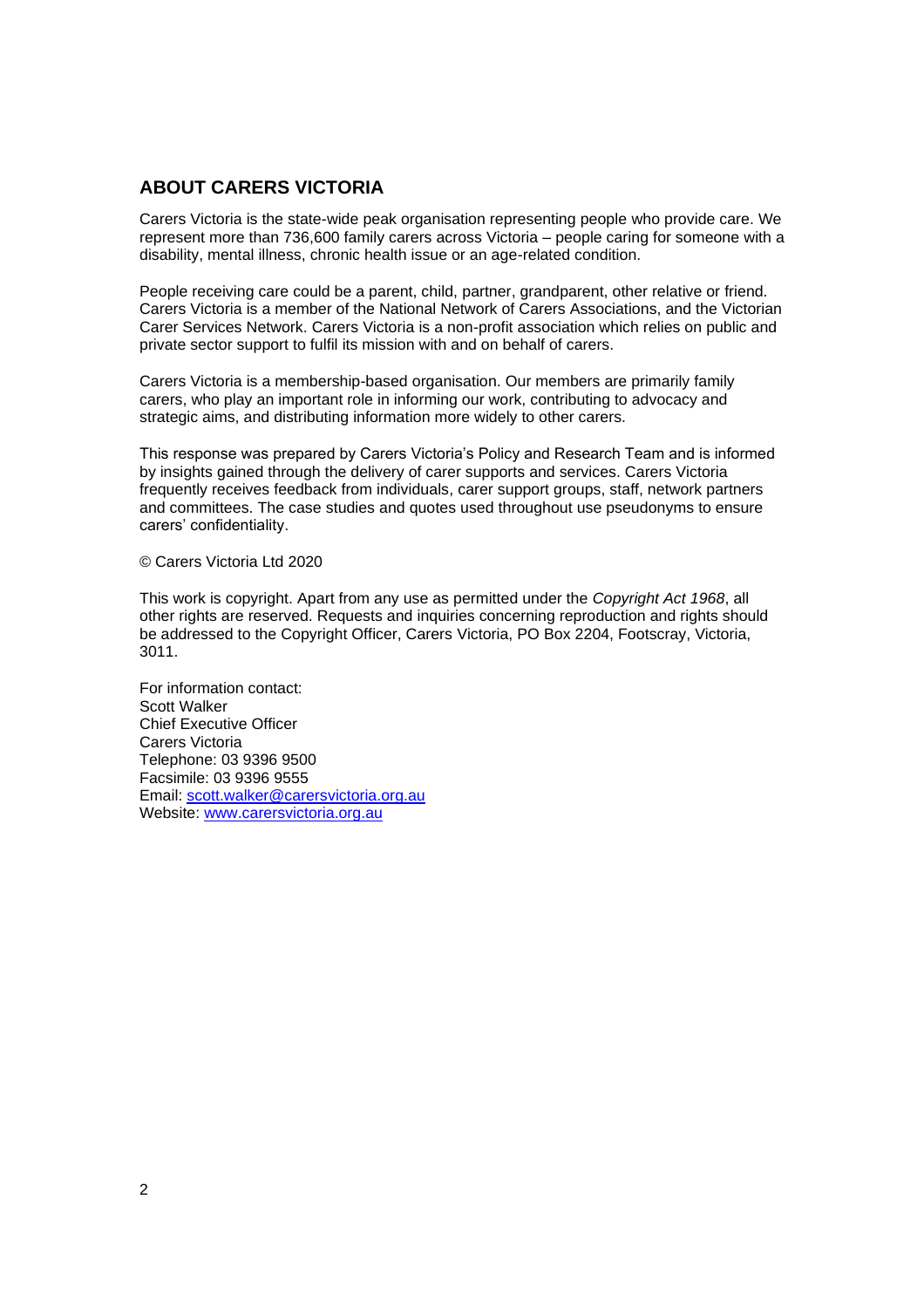## **CONTENTS**

| Topic 1: Improving how we describe disability and disability inclusion in the next plan  8 |  |
|--------------------------------------------------------------------------------------------|--|
| Topic 2: Finding better ways to include people with disability in making the next plan  9  |  |
| Topic 3: Strengthening the state disability plan outcomes framework 10                     |  |
| Topic 4: Introducing overarching approaches to strengthen government commitments under     |  |
|                                                                                            |  |
| Topic 6: Strengthening disability inclusion under the Disability Act 2006 16               |  |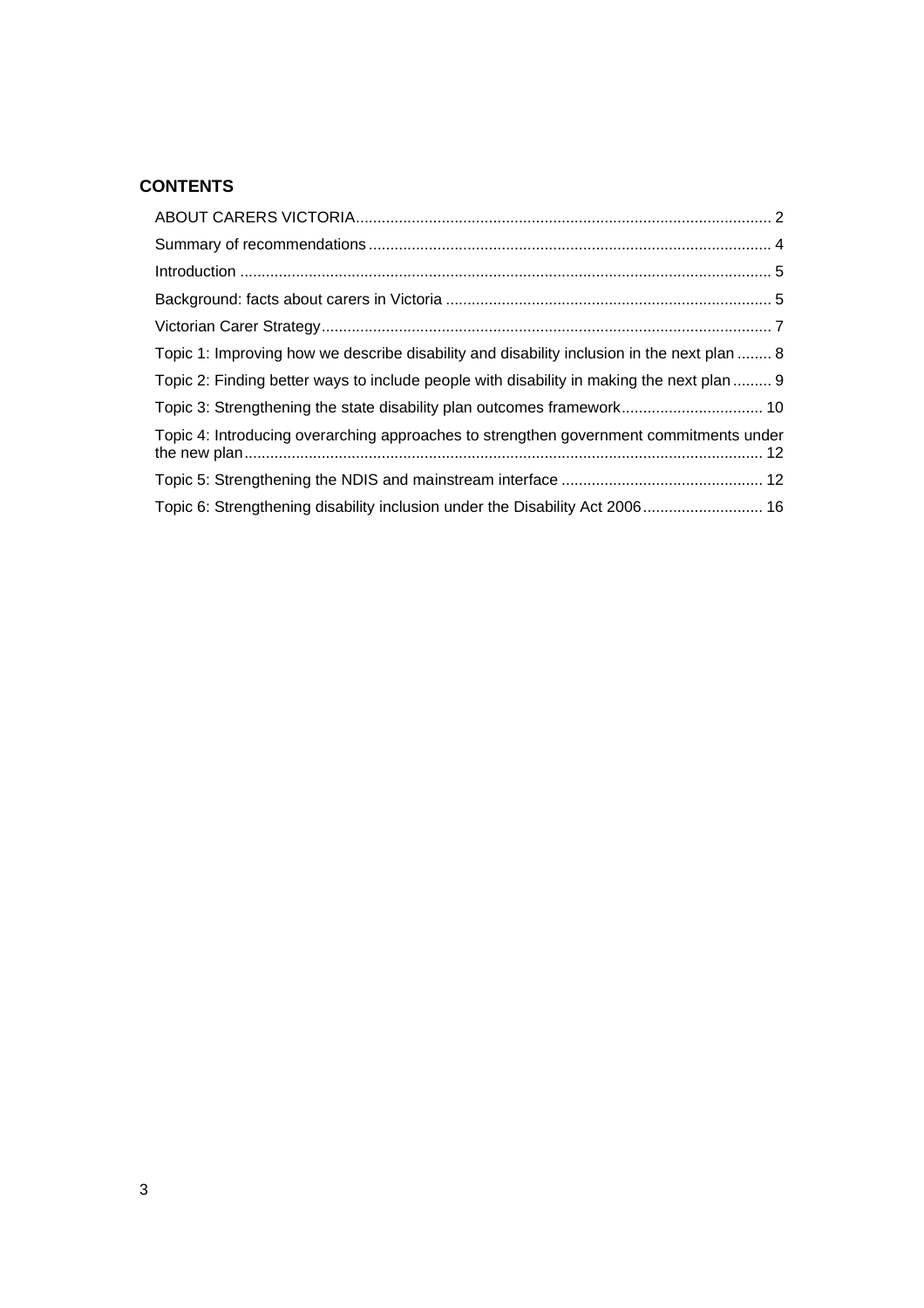## <span id="page-3-0"></span>**Summary of recommendations**

Carers Victoria recommends the State Disability Plan 2021- 2024:

- 1. Be complementary to the Victorian carer strategy 2018-22.
- 2. Describe disability as individually differentiated.
- 3. Include prescriptive frameworks for Government departments and local councils to facilitate meaningful consultation with carers with disabilities as a special needs group.
- 4. Detail how the Government intends to provide sufficient resources to Statutory bodies to undertake their duties as guardians and/or administrators in keeping with the Guardianship and Administration Act (2019).
	- a. Outline how the Victorian Government intends to promote the new legislation to people with disability, families and carers.
- 5. Indicate how the Government intends to respond to the recommendations of all existing Royal Commissions and begin implementation of the recommendations to which it has already committed.
- 6. Outline a platform to celebrate people with disability, families and carers.
- 7. Outline expectations the NDIA:
	- a. implement the decisions made at the Administrative Appeals Tribunal (AAT) to all affected participants.
	- b. Establish protocols to ensure planning meetings genuinely support the aspirations of people with disability, their families and carers equally to pursue their goals of economic and social participation.
- 8. Outline the Government's intentions to conduct a comprehensive audit of current services for people accessing disability, mental health and aged care services focusing on the perspectives of people with disability, their families and carers as well as advocates.
- 9. Advocate for better cooperation between the NDIA and government departments and agencies and less adversarial approaches at the AAT.
- 10. Outline the Government's intentions to build community capacity and inclusivity in existing mainstream services using rigourous research and expert advice.
- 11. Identify minimum standards of accessibility and equity and ensures each locality within the State has sufficient resources for its population.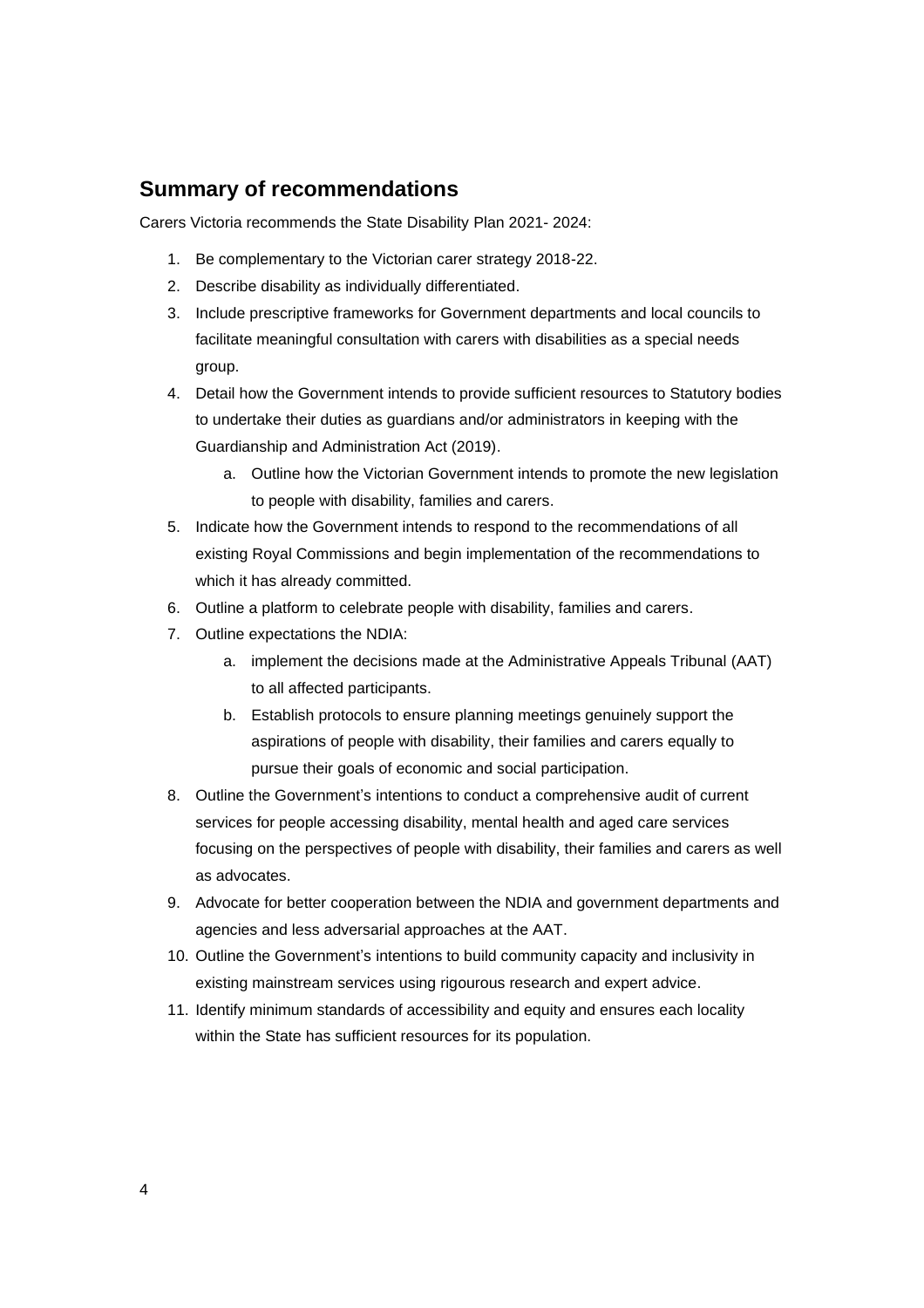## <span id="page-4-0"></span>**Introduction**

Carers Victoria welcomes the opportunity to comment on the Consultation Paper for the State Disability Plan 2021-2024 (the Plan). We acknowledge the importance of the Plan as a crucial mechanism in addressing systemic disadvantage and discrimination experienced by people with disability, their families and carers in Victoria.

Carers Victoria appreciates the aspirational vision of an inclusive society with concrete outcomes for people with disability. However, without appropriate reference to and complementarity with the Victorian carer strategy 2018-2022, the Plan is likely to perpetuate the invisibility of families and carers whose unpaid work underpins disability, formal health, mental health and aged care services, as well as mainstream systems like education and housing.

Carers Victoria is concerned the Consultation Paper:

- Perpetuates an inaccurate division between people with disability and families and carers evident in earlier Plans. The Paper makes only superficial references to families and carers and does not refer to solutions which can recognise carers and address problems associated with unsupported care relationships
- Does not make reference to the Royal Commission into Violence, Abuse, Neglect and Exploitation of People with Disability, nor allude to the fact the Government is likely to provide evidence to the Commission as a funder and provider of historic and current services and how the Government is likely to receive the recommendations made within the timeframe of the next Plan, and
- Does not make reference to the Guardianship and Administration Act (2019) which situates Victoria as the first Australian jurisdiction to recognise supportive guardianship and administration orders. Without adequate reference to the legislation, the Plan will fail to harness this novel framework which can support better legal recognition of people with decision-making impairment and their natural supports.

This submission will selectively respond to questions posed in the Consultation Paper drawing on the expertise of families and carers amongst clients, our membership base and our staff.

# <span id="page-4-1"></span>**Background: facts about carers in Victoria**

Victoria's carers are as diverse as the people they care for. They provide a range of emotional and practical support and provide this care anywhere from a couple of hours a day to aroundthe-clock assistance.

- 37 per cent report living with a disability themselves,
- Nearly 38 per cent of primary carers have a disability compared with 16 per cent of non-carers,
- Male primary carers are more likely to report living with a disability than female primary carers. However, similar proportions of male and female primary carers report having a profound or severe limitation,
- Median gross income is \$455 per week compared with 2018 minimum wage of \$719.20 per week,
- 78 per cent live with the person receiving care,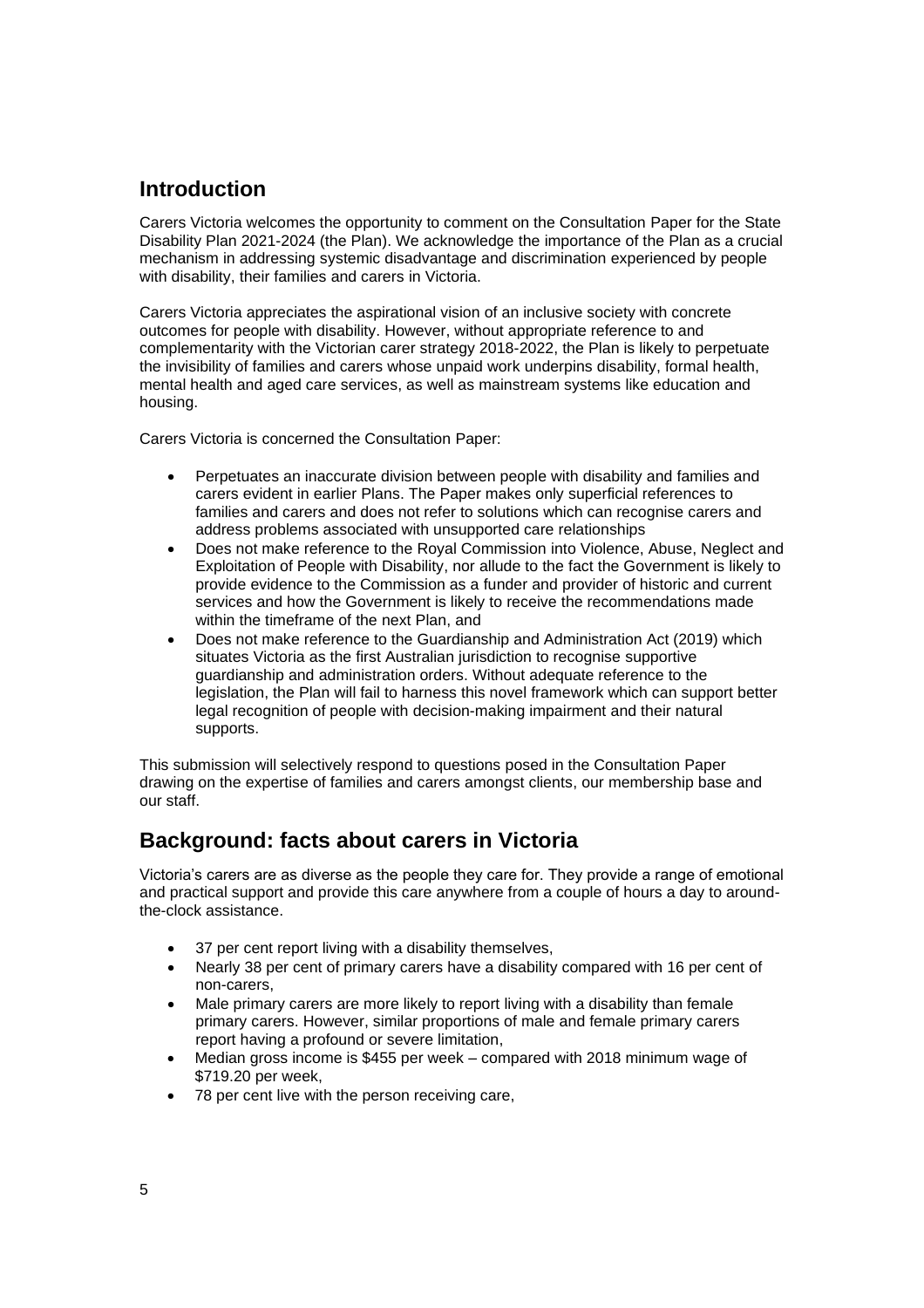- 41 per cent care for their partner; 29 per cent care for their child (including adult children); 21 per cent care for their parent; and 9 per cent care for another relative or friend,
- 27 per cent spend more than 40 hours per week caring for the person they share a care relationship with,
- 29 per cent felt it was their family responsibility to take on the caring role; and 9 per cent felt they had no other choice,
- 58 per cent had not received assistance from formal services in the last six months,
- 28 per cent didn't know the range of services available, and
- 34 per cent had not participated in any social or community activities without the person receiving care.

## **What is a 'care relationship'?**

Care relationships between people providing care and people receiving care are multifaceted and dynamic. Carers work together with the person receiving care to support and ensure their wellbeing, navigate service systems, advocate for rights and inclusion and provide hands-on care. Unsupported and/or under-resourced, this often comes at significant personal and financial cost. Care responsibilities can commonly have an adverse effect on the emotional and physical wellbeing of carers who experience greater exhaustion, stress, anxiety depression, injury and physical ill health than those not in a caring role. This can impact on the capacity to sustain the caring role, function effectively in other areas of their life and reduce their quality of life and sense of wellbeing. Carers require support together with and independent of the person(s) for whom they care to reach their full potential.

The disability, mental health, aged care and carer support sectors have each been undergoing major reforms in recent years, with increasing nationalisation of previously State Government or jointly funded services. Carers Victoria wishes to reiterate that due to restrictive eligibility criteria, funding changes and teething problems associated with new systems, families and carers continue to experience significant gaps in both metropolitan centres and regional areas.

Carers Victoria has consistently advocated for increased recognition of carers in State Government disability policy, as people with needs in their own right and as an acknowledgement the needs of and outcomes for people with a disability are inextricably linked with people who are in care relationships with them.

The legislative basis for this is the Victorian Carers Recognition Act (2012) which is intended to support care relationships by:

• having each person in the care relationship and the care relationship itself respected and honoured.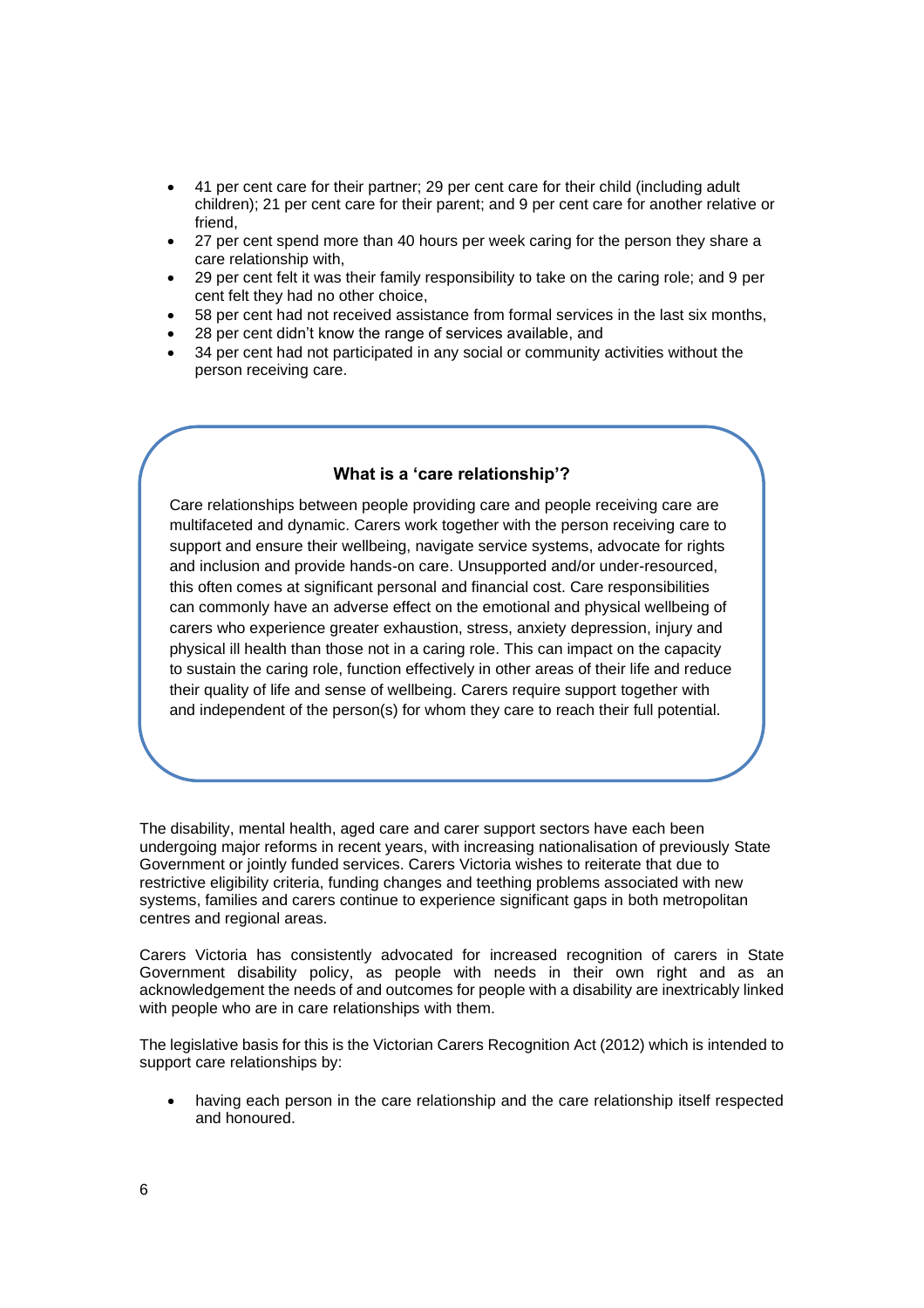• Considering the views of each person in the care relationship in the assessment, planning, delivery, management and review of services affecting each individual and the care relationship.

Further, the UN Convention on the Rights of Persons with Disabilities (UNCRPD) affirms:

"Convinced that the family is the natural and fundamental group unit of society and is entitled to protection by society and the State, and that persons with disabilities and their family members should receive the necessary protection and assistance to enable families to contribute towards the full and equal enjoyment of the rights of persons with disabilities" (Preamble, Section x).

*"We believe that for people with a disability to receive quality disability supports and to achieve positive life outcomes, the role of their natural supports such as families and carers need to be recognised and respected"*

Laurie Harkin AM; Victorian Disability Services Commissioner 2007-2018

# <span id="page-6-0"></span>**Victorian Carer Strategy**

**Carers Victoria's primary recommendation is the Plan be complementary to the Victorian carer strategy 2018-22. <sup>1</sup> The Plan and future strategies should include commitments for respective enhancement and connection.**

Recognising and supporting Victoria's carers: Victorian carer strategy 2018-22 is the first Victorian whole-of-government [strategy](https://www.carersvictoria.org.au/media/1091/dhhs-victorian-carer-strategy.pdf) to support carers in their own right.

The strategy sets out a framework to better recognise and support carers and outlines ways carers, peak organisations, service providers and communities will work with the State Government to address five key priorities. These priorities are:

- 1. Carers have better health and wellbeing
- 2. Carers are supported in school, study and work environments
- 3. Carers can access support and services that meet their needs
- 4. Carers have less financial stress
- 5. Carers are recognised, acknowledged and respected.<sup>2</sup>

For the Consultation Paper to be complementary to the Victorian carer strategy 2018-22, reference to and integration with Priority 5 is essential*.* 

<sup>1</sup> <https://www.carersvictoria.org.au/media/1091/dhhs-victorian-carer-strategy.pdf>

<sup>&</sup>lt;sup>2</sup> Carers Victoria, 2017. Developing a Victorian Carer Statement, pp. 46.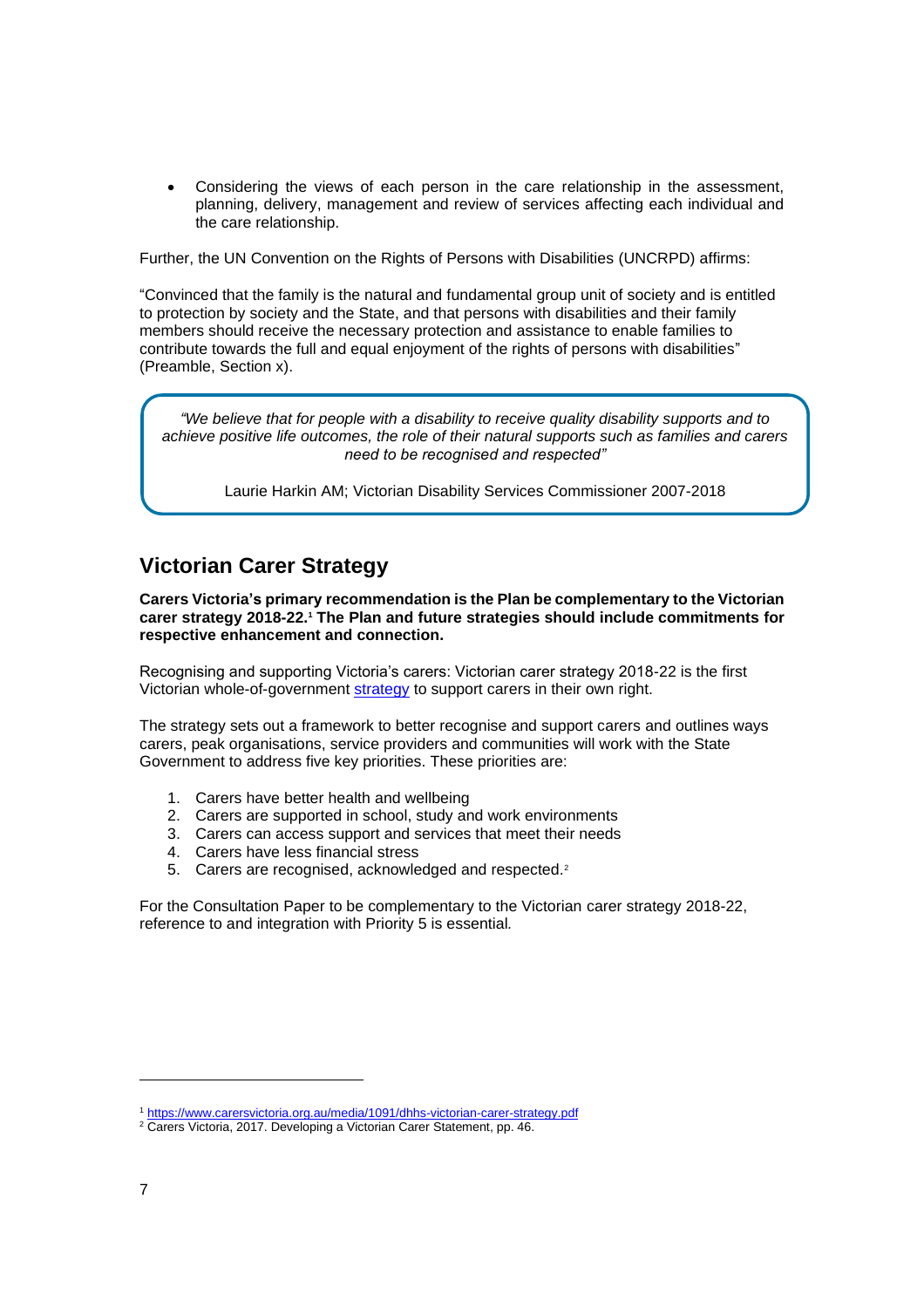## **Priority Five: Carers are recognised, acknowledged and respected**

## *What will be different:*

*Victorian Carers will be recognised, acknowledged and respected for the role they play,*

*'Hidden' carers will be encouraged to access support and services to meet their needs, and*

*Victorian carers will be listened to, respected and involved in decision making about services and programs for people they care for.* 

Carers Victoria is committed to working with the Office of Disability and other Victorian Government Departments to achieve the objectives of the Victorian carer strategy which will improve the lives of carers and the people for whom they care.

## <span id="page-7-0"></span>**Topic 1: Improving how we describe disability and disability inclusion in the next plan**

## **Questions**

- 1. How should we set out a description of disability and a human rights approach in the next state disability plan?
- 2. Are there other statements you'd like the next plan to say about what disability is, what it means to you, and how Victoria needs to do its work to be more inclusive?

#### **Carers Victoria recommends the Plan describes disability as individually differentiated to increase awareness that different disabilities manifest in very different ways and people with the same diagnosis or condition are impacted differently.**

Additional descriptions of disability should:

- Emphasise disability intersects with other social markers such as age, gender and sexual identity, cultural background and locality, religion,
- Address practices which inadvertently reinforce ableist assumptions such as highlighting people with physical or sensory disabilities as the public voice of disability advocacy, or including people with mild intellectual disabilities who subsequently act as proxies for all people with intellectual disability, and
- Recognise the perspectives and experiences of people with severe and profound intellectual disabilities require specific support, usually informed by engagement with their natural supports.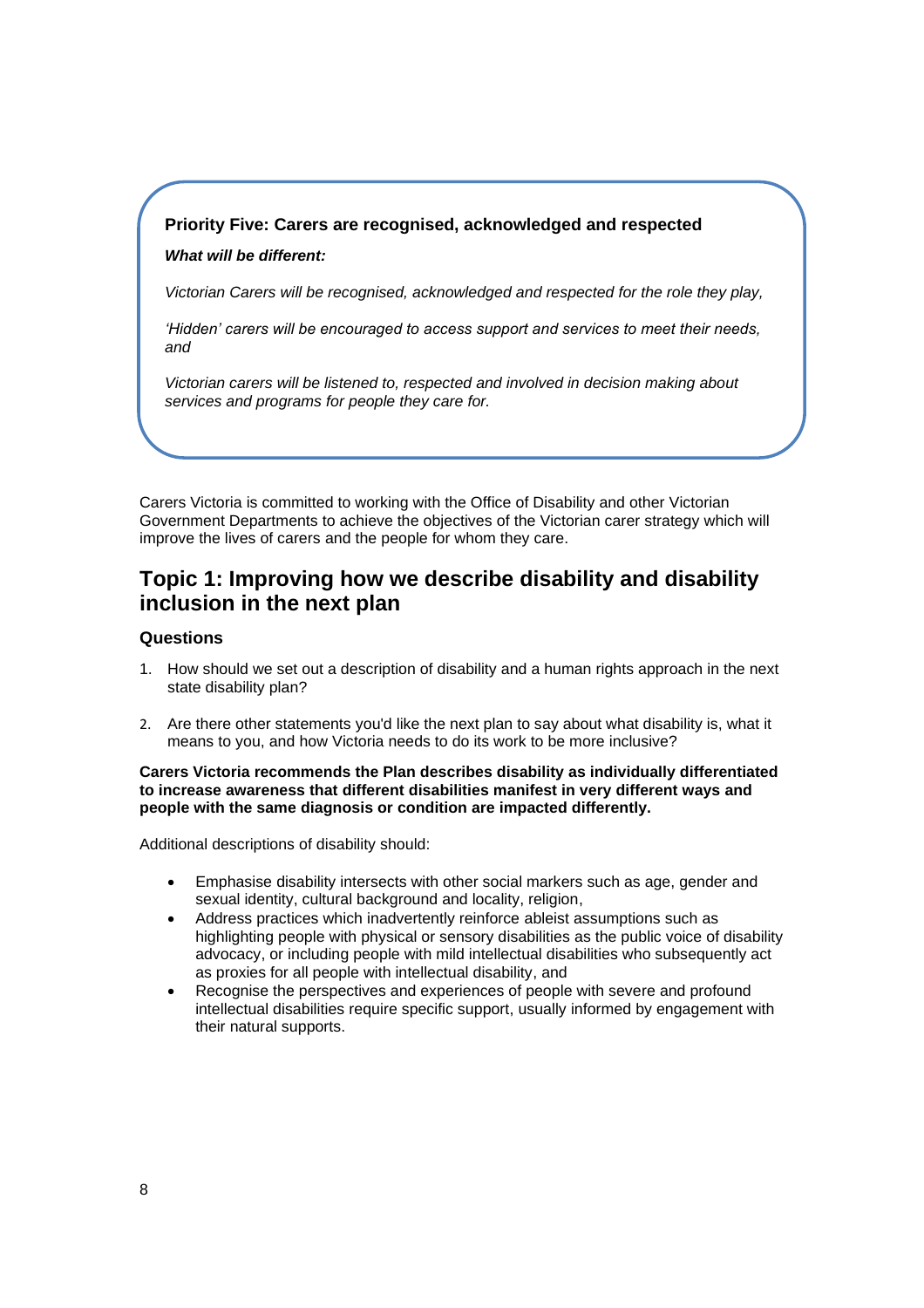## <span id="page-8-0"></span>**Topic 2: Finding better ways to include people with disability in making the next plan**

1. What are other groups that we need to reach out to?

Carers Victoria is disappointed the Consultation Paper does not identify carers with disabilities as a special needs group, despite the fact primary carers have a higher rate of disability,<sup>3</sup> long term health conditions and significantly worse mental health than the general population.<sup>4</sup>

Carers with disabilities often remain hidden as consumers either by the person(s) for whom they care, themselves or by service providers. This is likely to result in ineffective assessment and inadequate service delivery which is disadvantageous to them or the person(s) for whom they care.

Carers with disabilities themselves need disability, health and mental health services which understand and support their care relationships, so they are able to carry on their caring roles.

**Carers Victoria recommends the next plan includes prescriptive frameworks for government departments and local councils to facilitate meaningful consultation with carers with disabilities as a special needs group and the organisations representing them when developing and reviewing their disability action plans and to report on the consultations.**

2. What are some of the specific things we can do to engage effectively with particular groups?

Effective engagement with families and carers involves genuine recognition of their role and care relationships in a manner which is consistent with and complementary to the Carer Recognition Act (2012) and the Victorian carer strategy 2018-22.

Further, arrangements for face-to-face engagement with families and carers with and without disabilities should include options to share their perspective with the person(s) they care for and unaccompanied. This will enable families and carers to honestly relate their experiences of their care relationships and identify ways care relationships can be better supported by the community and services. To allow families and carers to independently attend face-to-face consultations, provisions for 'respite' or substitute care and transport should be included in early budgetary planning.

- 3. What are some of the things we can do to let people know that we have taken their advice seriously and have brought it into the development process?
- 4. What codesign approaches do you think would be good for the next state plan?
- 5. What examples have you come across of codesign working well in government policy development?

In 2017 Carers Victoria worked in partnership with the Victorian Government to consult with families and carers to inform the development of the Victorian Carer Strategy. Carers Victoria devised and undertook a multi-faceted community engagement strategy involving a carer

<sup>4</sup> Edwards, B., D.J. Higgins, M. Gray, N. Zmijewski and M. Kingston (2008) *The nature and impact of caring for family members with a disability in Australia,* (Research Report No. 16) Australian Institute of Family Studies, Melbourne.

<sup>&</sup>lt;sup>3</sup> Australian Bureau of Statistics (2015), Survey of Disability, Ageing and Carers (SDAC), Australia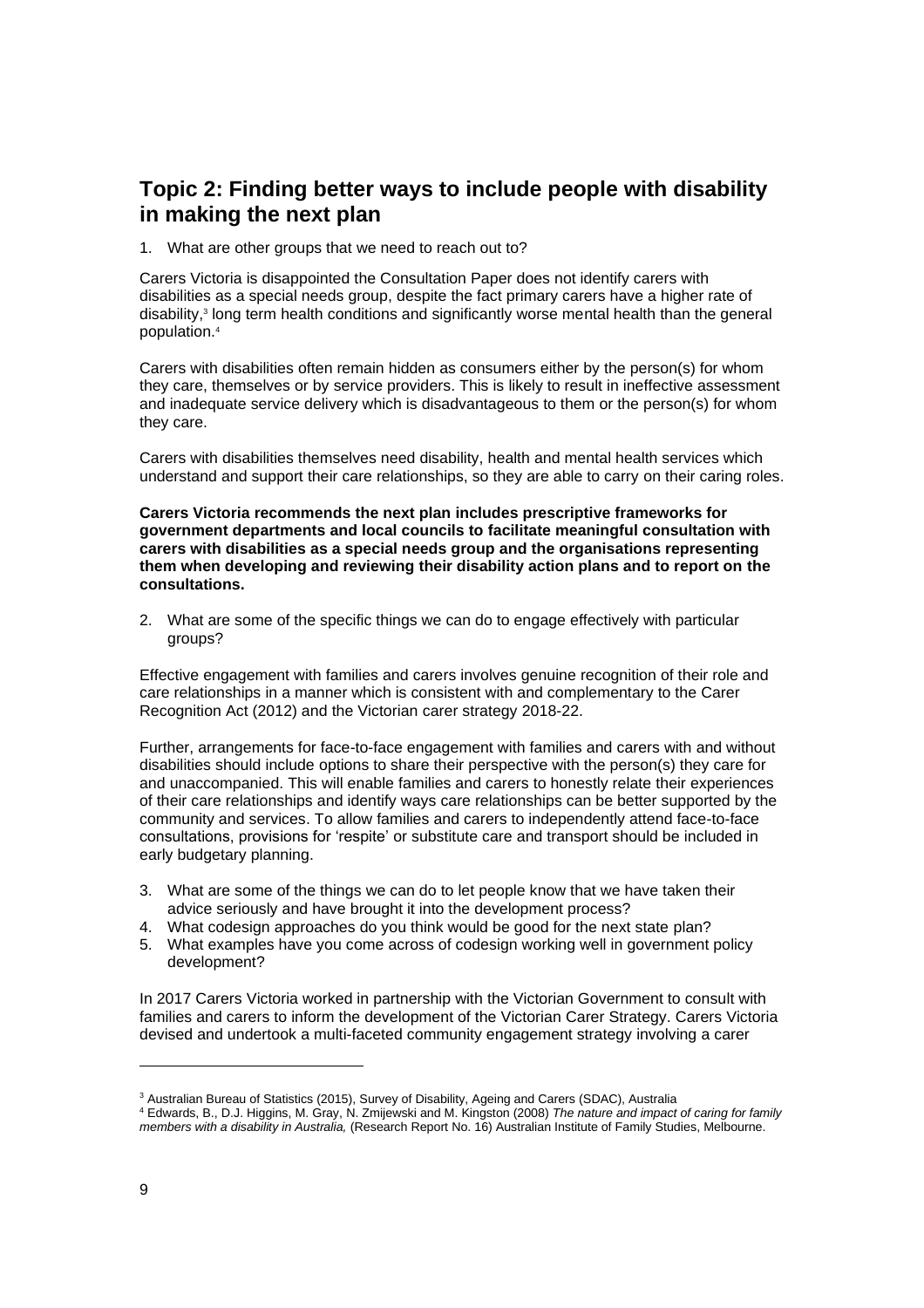survey, community forums with carers and services providers and special interest focus groups to address barriers some groups face in participating in consultations and engagement such as young carers, families and carers of people living with mental illness, people from culturally and linguistically diverse backgrounds, people who identify as Aboriginal and Torres Strait Islander or as lesbian, gay, bisexual, transgender, intersex or queer/questioning. This strategy engaged over 1100 carers who responded to the carer survey, 387 individuals and 85 peak bodies and service provider organisations who participated in community forums and special interest focus groups. Face to face consultations were conducted in a range of locations including many regional towns such as Mildura, Horsham, Bendigo, Sale, Wodonga and Geelong. Over 15 face-to-face consultations occurred in the Melbourne Metropolitan Region supported with feedback from carers themselves.

The responses of carers informed the development of the Victorian Carer Strategy 2018-22.

## <span id="page-9-0"></span>**Topic 3: Strengthening the state disability plan outcomes framework**

1. What do you think about a new outcome around people's intimate lives?

Carers Victoria supports the introduction of the new outcome around people's intimate lives with the option of adding a new outcome area under Fairness and safety.

The full realisation of this goal will require the Government to reduce high rates of violence between residents in group homes by addressing the extent to which a lack of meaningful housing choices for people with disabilities contributes to behaviours of concern, including violence and sexual assault.

Carers Victoria also believes better outcomes for people's intimate lives will be adequately developed, measured and evaluated with explicit reference to the Guardianship and Administration Act (2019). Indeed, the Plan is a timely opportunity for investment in a statewide awareness campaign about the Act.

As the first jurisdiction in Australia to enact legislation to recognise supportive guardians and/or administrators, Victoria has an opportunity to breakdown existing barriers to legal recognition of people with disability, particularly those with cognitive disabilities. Families and carers often report to Carers Victoria the complications they encounter with health authorities and government agencies when the person for whom they care is expected to express their will and preferences and their natural supports are denied opportunities to support them to do so.

**Carers Victoria recommends the Plan should detail how the Victorian Government intends to provide sufficient resources to Statutory bodies to undertake their duties as guardians and/or administrators in a manner which reflects the Represented Person's will and preferences, rather than their best interests. These measures should include the State Trustees, the Office of the Public Advocate and the Victorian Civil and Administrative Tribunal.**

The Plan should also outline how the Victorian Government will promote the new legislation to people with disability, families and carers for whom the new regulatory framework will facilitate improved legal recognition, particularly when liaising with government agencies, health authorities and service providers who make important decisions about individual's lives.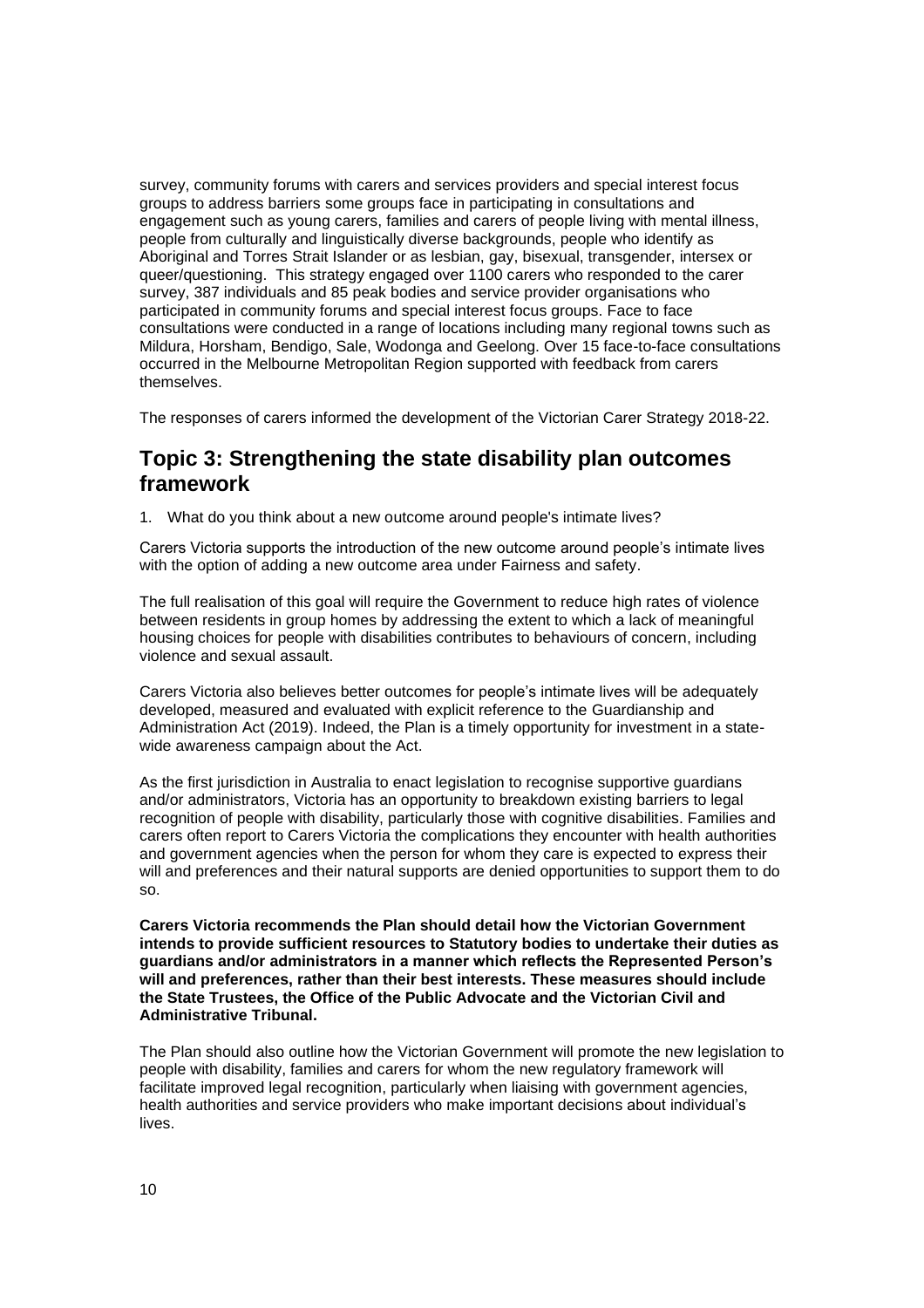The Consultation Paper makes no reference to the Royal Commission into Violence, Abuse, Neglect and Exploitation against people with disability (Cmlth), the Royal Commission into Aged Care Quality and Safety (Cmlth) and the Royal Commission into Victoria's Mental Health System.

The Consultation Paper is silent on the Government's potential evidence to the Disability Commission as a historic and current funder and provider of disability services including accommodation.

Notwithstanding delays attributed to the COVID-19 pandemic, all current Royal Commissions are expected to deliver their Final Reports within the timeframe of the next Plan.

#### **Carers Victoria recommends the Plan indicates how the Government intends to respond to the recommendations of all three Royal Commissions and begin implementation of the recommendations to which it has already committed.**

2. What do you think about a new outcome around recognition and pride?

Carers Victoria supports the strengthened outcome focus around recognition for people with disability.

The Victorian Disability Awards have historically focused on service providers which reinforces perspectives people with disability are invariably users of specialist disability services.

However, an Awards platform which predominantly recognises and celebrates the achievements of disability services is not the same as an Awards platform which recognises families and carers. The conflation of service providers and carers in the Consultation Paper suggests the two are interchangeable and substitutable. As stated earlier in this submission, the UNCRPD affirms families and carers as natural supports and allies for individuals; disability service providers augment the resources of families to keep care relationships sustainable.

By perpetuating divisions between people with disability, families and carers, the Consultation Paper reinforces narratives of disability which emphasise individuals as independent atoms at best or segregated service users at worst, rather than members of families like everyone else in the community.

*A safer, more responsive and accountable disability provider landscape is only one aspect in the ecology of a more inclusive society.* 

**Carers Victoria recommends the Plan outline a platform to celebrate people with disability, families and carers through a competitive process which recognises their achievements in categories such as advocacy, music, art and/or acting, business/employment, education, sport and community participation. Carers Victoria believes this supports recognition of the interconnectedness of ordinary life, as well as efforts to change communities at a local or global level which has always involved families.**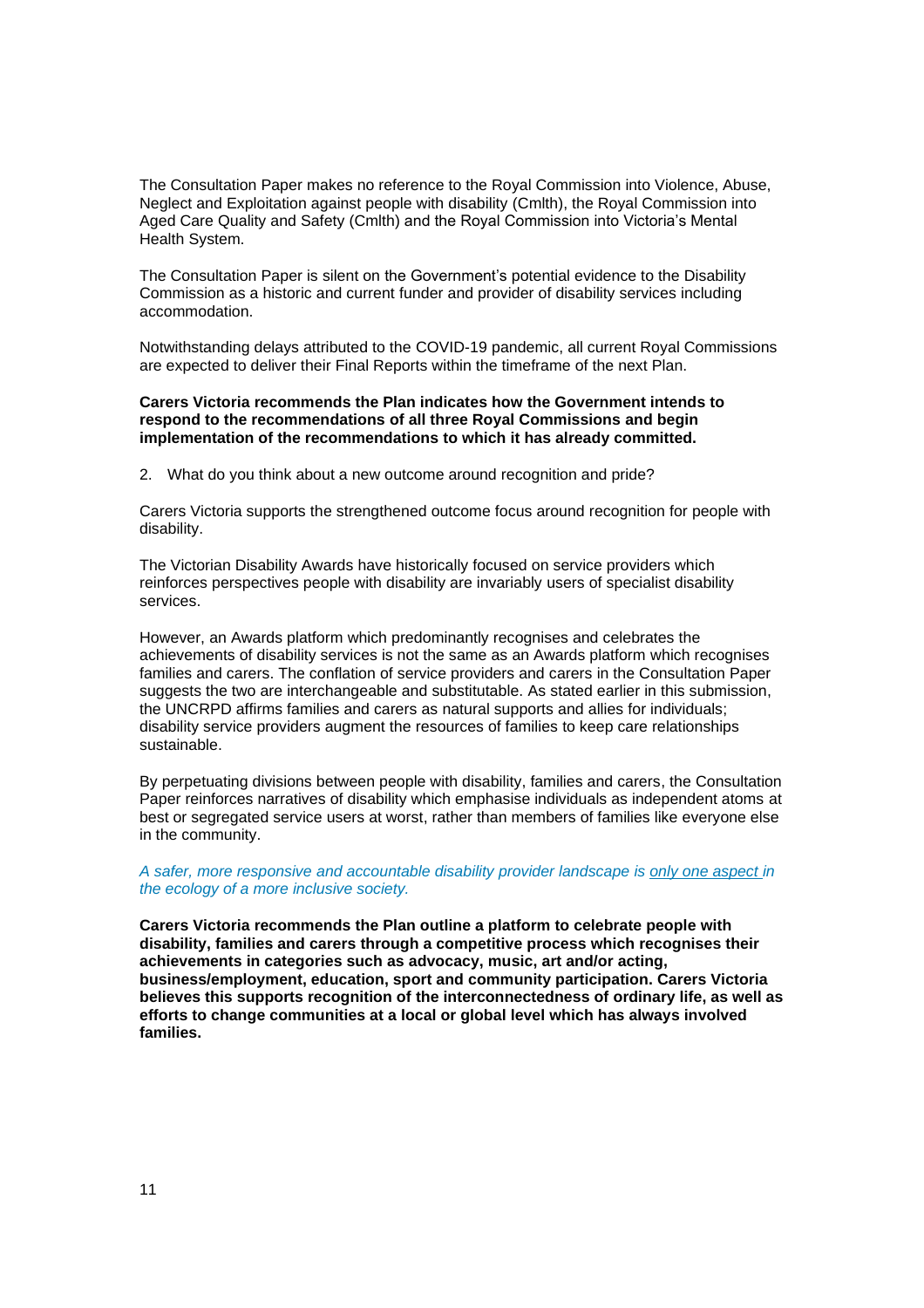## <span id="page-11-0"></span>**Topic 4: Introducing overarching approaches to strengthen government commitments under the new plan**

- 1. What do you think about including community attitudes and universal design as guiding approaches in the new plan?
- 2. Are there important things that Victoria needs to do through the next state disability plan that are not reflected under Community attitudes and Universal design? What are they?
- 3. What are other ways we can strengthen the design and accountability of commitments under the next state plan?

Carers Victoria believes the design and accountability of commitments under the next Plan will be strengthened by greater complementarity to the Victorian carer strategy 2018-22. As stated earlier in this submission, the Plan and future strategies should include commitments for respective enhancement and connection.

The Victorian carer strategy outlines a number of priorities for the Victorian Government to support families and carers and people with disability, particularly those who are NDIS participants such as:

- Continue to work with the NDIA for greater support for people with a disability, their families and carers.
- Work alongside the National Disability Insurance Agency for greater potential access to education and work environments for people with a disability, their families and carers.
- Support carers to better understand the role of the NDIS in improving wellbeing and economic participation for people with a disability and their carers.
- Increase carer understanding about what support people in care relationships can receive through the NDIS, including through the ILC part of the scheme

Moreover, there are other mechanisms the Victorian Government can utilise to strengthen the design and accountability of commitments under the next State Plan. These can include:

- Transferring the Office of Disability to the Department of Premier and Cabinet from Department of Health and Human Services. Being located in a more central department such as the DPC is likely to support the efficient coordination of actions under the Plan and associated reporting across the whole of government.
- Implementing transparent reporting including disaggregated data regarding service delivery
- Connecting the Outcomes Frameworks to Key Performance Indicators for Department Executives
- Appropriate planning, evaluation and review of services that include the experience of people with disabilities, their families and carers.

# <span id="page-11-1"></span>**Topic 5: Strengthening the NDIS and mainstream interface**

The introduction of the NDIS has not only disrupted disability service provision but entire ecologies of support and services for people with disability, families, carers and government departments. Persistent gaps include transport, health interfaces, thin markets in regional and rural areas and for people with complex needs and behaviours of concern. The Consultation Paper does not address the limitations of the NDIS for participants, families and carers, and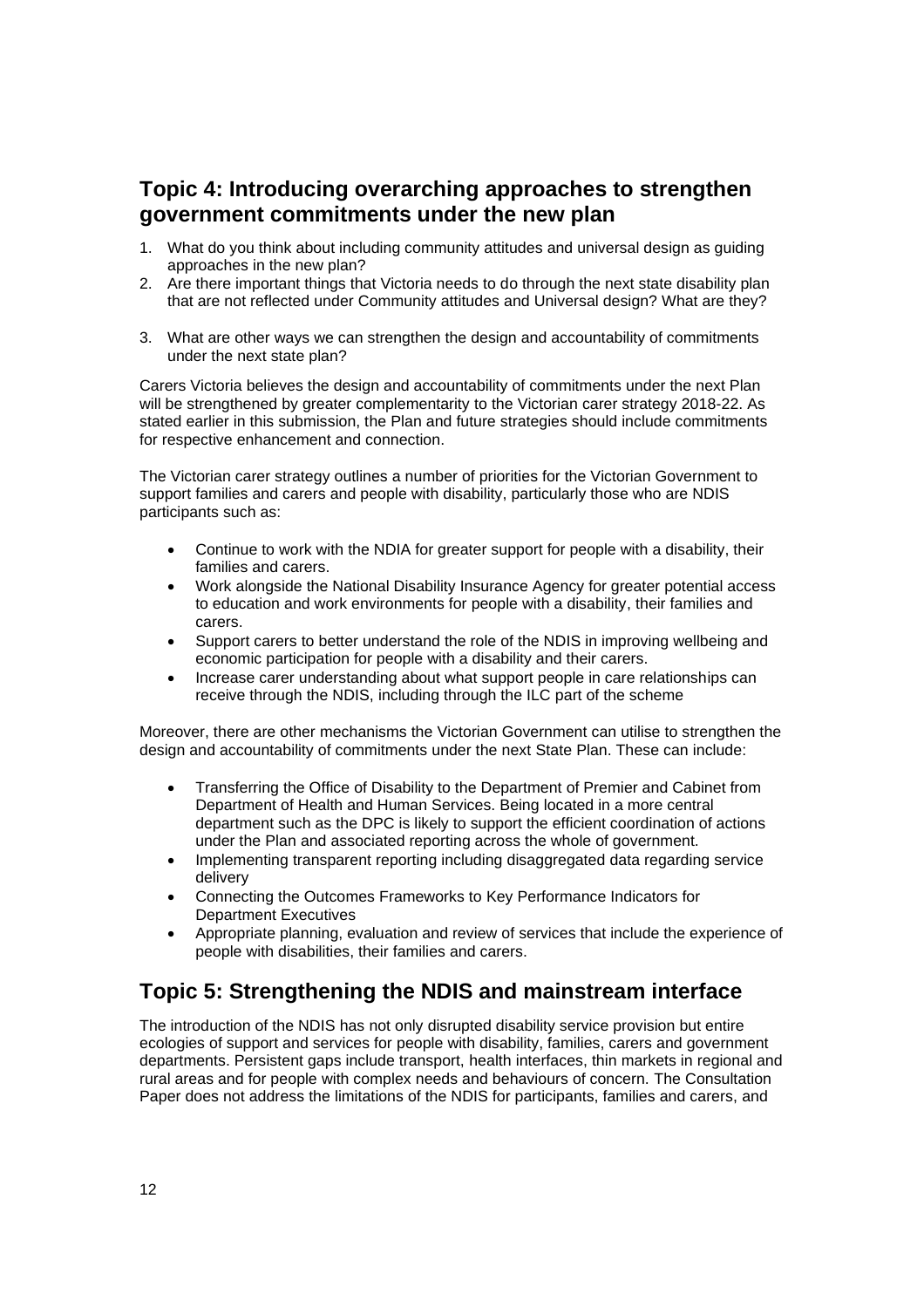'residual services' for people who do not meet eligibility requirements for the NDIS. These topics are explored in detail below.

The Consultation Paper should also acknowledge the current Disability Plan did not adequately anticipate or address the poor implementation of the NDIS. While the Victorian Government delivered the Transition Support Program, the Victorian disability advocacy futures plan 2018-2020 and the intensive support team (IST), these resources have failed to stop too many individuals and families falling through the cracks.

#### **Limitations of the NDIS for participants, families and carers**

Only 10 per cent of Victorians with disability are eligible for NDIS funded support packages and its implementation has created many challenges for participants, families and carers. As previously stated in this submission, a safer, more responsive and accountable disability provider landscape is only one aspect in the ecology of a more inclusive society.

The poor implementation of the NDIS is commonly reported in mainstream media. Disability advocacy services have witnessed an increased demand on their services from NDIS participants, families and carers whose plans are inadequate.

Carers Victoria believes the Participant Service Guarantee, originally expected to commence on 1 July 2020 but is now deferred due to the COVID-19 pandemic, is a welcome framework which provides clear information about timelines to all those involved. However, it is unlikely the Guarantee will address some of the very complex problems participants, families and carers face.

For example, families and carers continue to report planners from the Agency and Local Area Coordinators are not sufficiently equipped with adequate skills and experience to make sound and fair judgements as to a person's eligibility and support needs. Commonly, participants, families and carers report they have not been able to acquire and submit adequate documentation and 'proof of disability', due to a lack of awareness of what is required among health professionals and the costs associated with obtaining some evidence.

Other reports show costly assessments and subsequent recommendations from medical and allied health professionals have not been considered or included in the participant's NDIS plan. Many reports indicate no feedback is provided as to why recommendations are not implemented.

Individual participants, families and carers make difficult decisions to pursue unfair and unreasonable decisions to the fullest extent possible at the Administrative Appeals Tribunal (AAT). However, the decisions made at the AAT are rarely implemented at a broader level despite the fact clarification regarding legislation and regulations is meant to do precisely this. The issue of transport – particularly the McGarrigle decision of 2017 – is illustrative of the NDIA's refusal to implement AAT decisions in other participant's plans. Carers Victoria believes it follows that the Victorian Government should advocate the NDIA implement the decisions made at the Administrative Appeals Tribunal to all affected participants.

Further limitations of NDIS implementation are the inadequate supports provided to people that will ultimately undermine the aspirations and outcomes of the State Disability Plans. This refers to a consistent lack of capacity building supports for participants over the age of 15, reflecting an absence of future-oriented planning sessions. According to the NDIA's own data collection, such as the NDIS quarterly dashboards, capacity building supports sharply decline for participants aged over 15 with the bulk of funded supports focused on core supports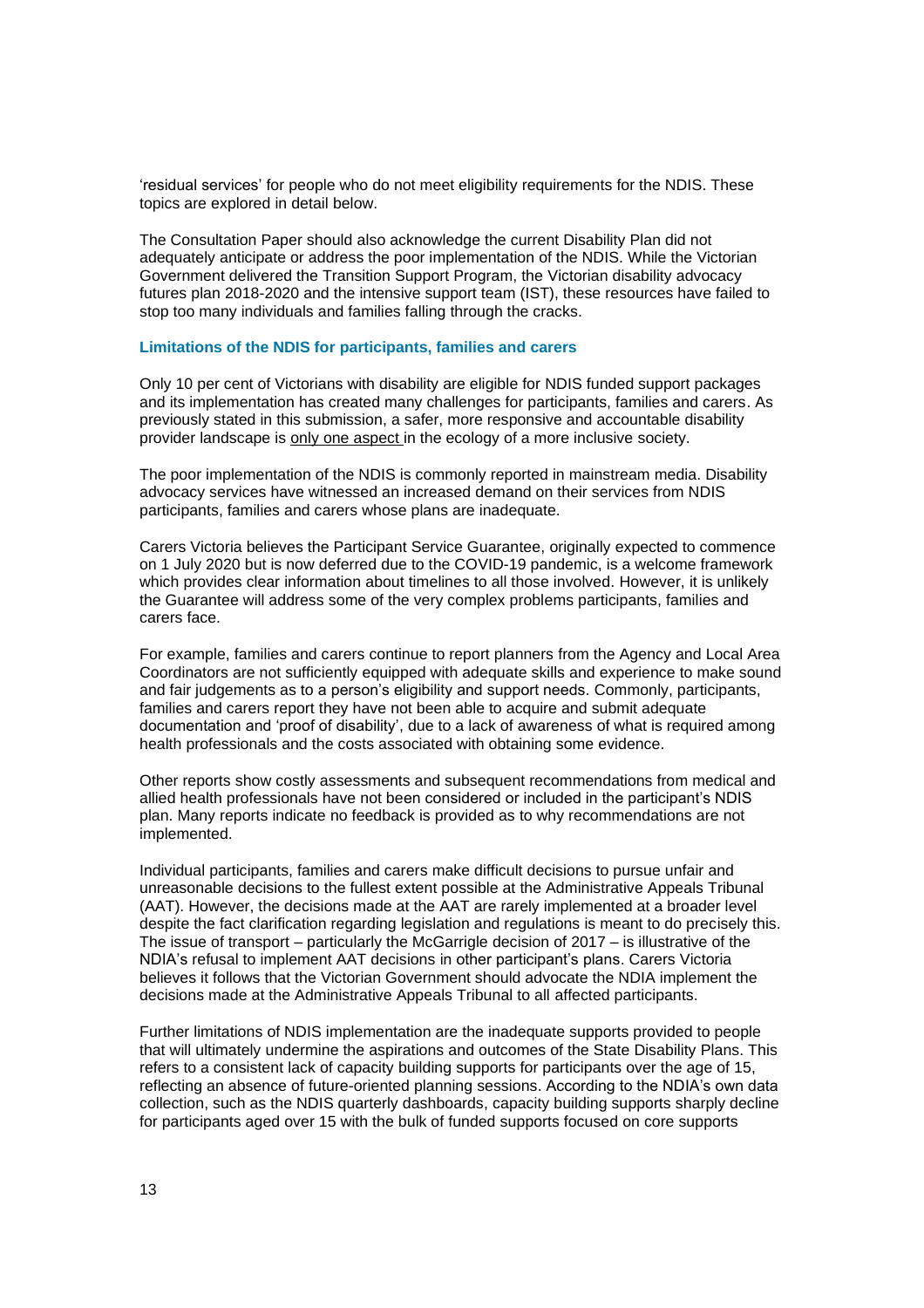despite the fact 85.7 per cent of participants aged between 15 and 24 years and 87.6 per cent of participants aged 25 years and older are categorised as having low to medium levels of function.

For the cohort of participants aged between 15 and 24 years, funds for capacity building supports are extremely low: daily activities 11.3 per cent; social and civic 1.7 per cent; relationships 2.4 per cent; choice control 1.0 per cent; health and wellbeing 0.2 per cent; home living 0.0 percent and lifelong learning 0.0 percent.

For the cohort of participants aged 25 years and over, funds for capacity building supports are as similarly low: daily activities 7.1 per cent; social and civic 1.2 per cent; relationships 0.8 per cent; choice control 0.8 per cent; health and wellbeing 0.2 per cent; home living 0.1 percent and lifelong learning 0.0 percent.<sup>5</sup>

The data reflect low expectations by the Agency and its partners. The effects of such plans are likely to leave many people vulnerable to missing out on building essential independent living skills so they can participate more fully in the community. The NDIA's published quarterly reports and 'dashboards' show this to be a consistent trend since rollout commenced in July 2016.

**Carers Victoria recommends the Victorian Government to advocate planning meetings genuinely support the aspirations of people with disability, their families and carers equally to pursue their goals of economic and social participation.** 

#### **'Residual services' for people who do not meet eligibility requirements for the NDIS**

As stated earlier in this submission, the NDIS was intended to provide individual support packages to 10 per cent of Victorians with a disability. Carers Victoria is concerned the Victorian Government has not released a comprehensive Strategy or Plan to address the needs of the remaining 90 per cent of people with disability in Victoria who are ineligible for the NDIS because of the nature of their disability or because they do not meet residency or age requirements.

There is broad acceptance within the community that Local Area Coordinators (LACs) are not undertaking their community building and connection functions for all people with disability because there is too much pressure to develop participant plans.

An inability to access adequate services results in increased demand on families and carers who are required to provide additional care without support or assistance themselves.

Through the reach of its State-wide service delivery, Carers Victoria hears reports of the impact of the NDIS being felt beyond participants, families and carers and service providers. The NDIS now provides a new avenue of income for a wide range of professionals and workers and the price guide indicates the cost of doing business in an NDIS-world (for participants whose funds are managed by themselves/families, brokers or the Agency). In some cases, the cost of doing business is now being charged to non-NDIS participants who are unlikely to have financial resources to afford them. For instance, families and carers from

<sup>5</sup> Victorian Public Dashboards 30 June 2019[; https://www.ndis.gov.au/about-us/publications/quarterly](https://www.ndis.gov.au/about-us/publications/quarterly-reports/archived-quarterly-reports-2018-19)[reports/archived-quarterly-reports-2018-19](https://www.ndis.gov.au/about-us/publications/quarterly-reports/archived-quarterly-reports-2018-19)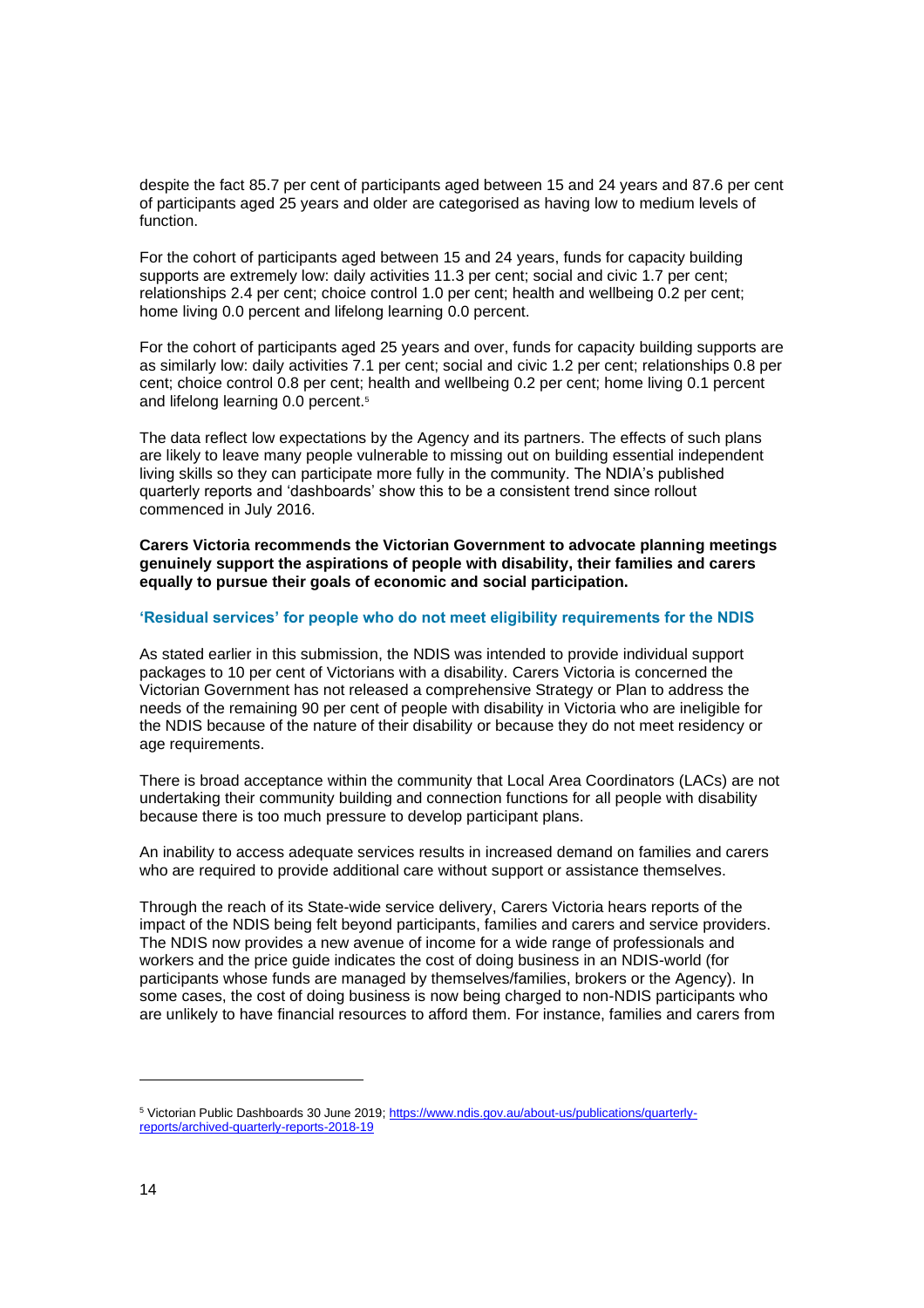Mildura have reported the cost of local speech therapists has increased. Prior to the NDIS, the hourly cost was \$90; now it is \$160 per hour in line with the NDIS price guide.

Decisions made by individual speech therapists put further pressure on access to speech therapy because families cannot afford high out of pocket costs. The Victorian Government should provide more access to allied health services to ensure the adequate prevention, diagnosis and treatment of a wide range of conditions.

1. Where are the gaps between NDIS and mainstream services?

The gaps between NDIS and mainstream services such as transport, health, education and justice are too numerous to list here. These gaps are exacerbated for people living in regional and rural areas of the State and people with complex disabilities and behaviours of concern. People with disabilities, families and carers who identify as Aboriginal or Torres Strait Islander; as gay, lesbian, bisexual, transgender, are intersex or queer or people from culturally and linguistically diverse backgrounds are also likely to experience more barriers in accessing the NDIS and culturally appropriate access and treatment in mainstream services.

As the rollout has been scheduled to be finalised in December 2020, it is still difficult to fully determine if these problems can be attributed to the transition period or if they are inherent limitations of a regulated market in disability services and the legislative and regulatory framework in which the Scheme itself exists.

**Carers Victoria recommends the Plan outlines the extent to which Government intends to conduct a comprehensive audit of current services for people accessing disability, mental health and aged care services focusing on the perspectives of people with disability, their families and carers as well as advocates. To investigate the interface between the NDIS and mainstream services across the State, federal agencies delivering health such as primary health networks (PHNs) and other experts in health, education, justice and transport should be consulted.** 

Further, Carers Victoria believes without improved 'rules of engagement' between the NDIA (at all levels) and State departments, many problems will continue and impact on the most vulnerable in the community. **At a high level, Carers Victoria recommends the Victorian Government advocate for better cooperation between the NDIA and government departments and agencies and less adversarial approaches at the AAT, as well as greater transparency and accountability to individual participants, families and carers.**

Carers Victoria also expects the Plan to outline the Government's commitment to develop Key Performance Indicators which demonstrate how State Departments and agencies are working with the NDIA to resolve significant gaps in the NDIS/mainstream interface such as:

- Streamlined and coordinated care for people with a disability within the universal health system and specialist disability supports provided by the NDIS,
- Opportunities for some NDIS funded supports to be utilised if a participant is admitted to hospital to support the participant as well as families and carers, and
- Continued reliance on the multi-purpose taxi program by participants, despite increases in transport funding endorsed by the Council of Australian Governments (COAG) Disability Reform Council in October 2019<sup>6</sup> as well as restrictions on

<sup>6</sup> [https://www.dss.gov.au/sites/default/files/documents/10\\_2019/communique-drc-9-october\\_2019.pdf](https://www.dss.gov.au/sites/default/files/documents/10_2019/communique-drc-9-october_2019.pdf)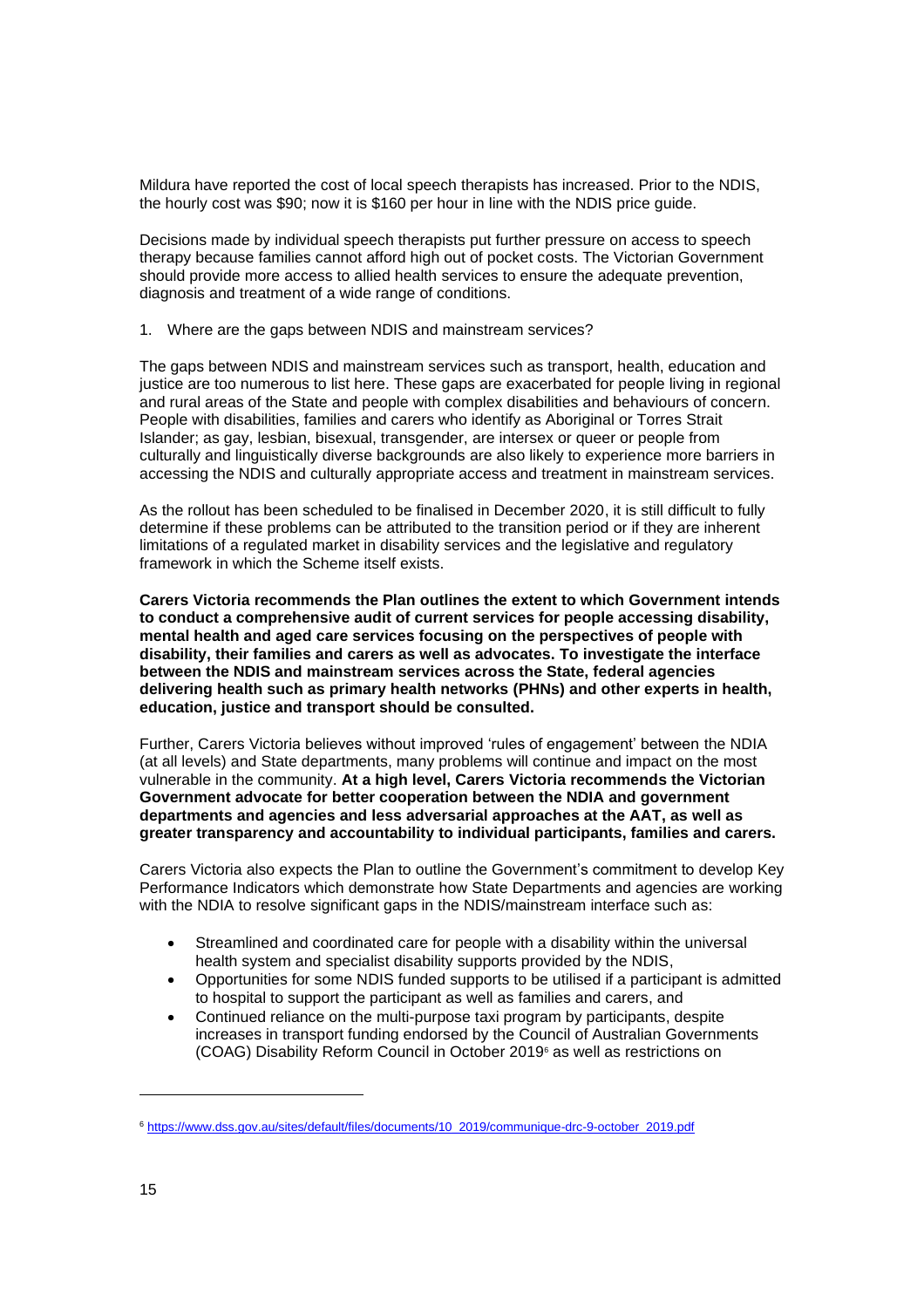participant's ability to use their core funds for transport purposes independently of their service provider(s).

2. How do we ensure mainstream services are inclusive of all people with disability?

Embedding inclusive practice in mainstream services is an ongoing process which requires expert advice, localised responses and sufficient resourcing.

**Carers Victoria recommends the Plan outlines the extent to which the Government intends to build community capacity and inclusivity in existing mainstream services. Government Departments should commission research and expert advice about what inclusive services look like and how to measure them. It is important to involve people with disability, families and carers in developing the more subjective of these measures; however, the Government must commit to objective standards of access and equity that can be found anywhere in Victoria.** 

To this end, the Government should recognise competitive application processes do not always ensure mainstream services are inclusive of all people with disability. The Victorian Government's Children's Facilities Capital Program minor grants program is illustrative of the limitations of a competitive application process.

In 2018 this Program invited applications from individual kindergartens and/or childcare centres which offer integrated kindergarten programs to compete for financial assistance to upgrade their outdoor play areas to ensure children with disability are able to play alongside their peers.

The process involved kindergartens and childcare centres allocating resources such as time to work on applications, liaison with designers and landscapers, disability advocates and/or input from parents. Management would need to fund printing, photos and backfill.

While the intention of the program is positive and many individuals developed skills in tender writing, the implementation is problematic from an access and equity perspective. Competitive applications are likely to benefit already privileged individuals, families and geographic areas where extensive resources are used and maintain areas of concentrated privilege.

Evidently, those facilities which were unsuccessful for a grant remain inaccessible to children with disabilities and therefore limits their capacity to learn in a new environment and experience social interaction with their peers. Moreover, the flow-on effect to parents and families who cannot find accessible kindergartens for their children close to home is also significant. Some parents are likely to delay their return to work or can only work reduced hours to accommodate their child's early childhood education needs.

**Therefore, Carers Victoria recommends the Government identifies minimum standards of accessibility and equity and ensures each locality within the State has sufficient resources for its population.** 

## <span id="page-15-0"></span>**Topic 6: Strengthening disability inclusion under the Disability Act 2006**

1. What are the most important things that a review of the Disability Act 2006 should consider? What are the biggest improvements we can make?